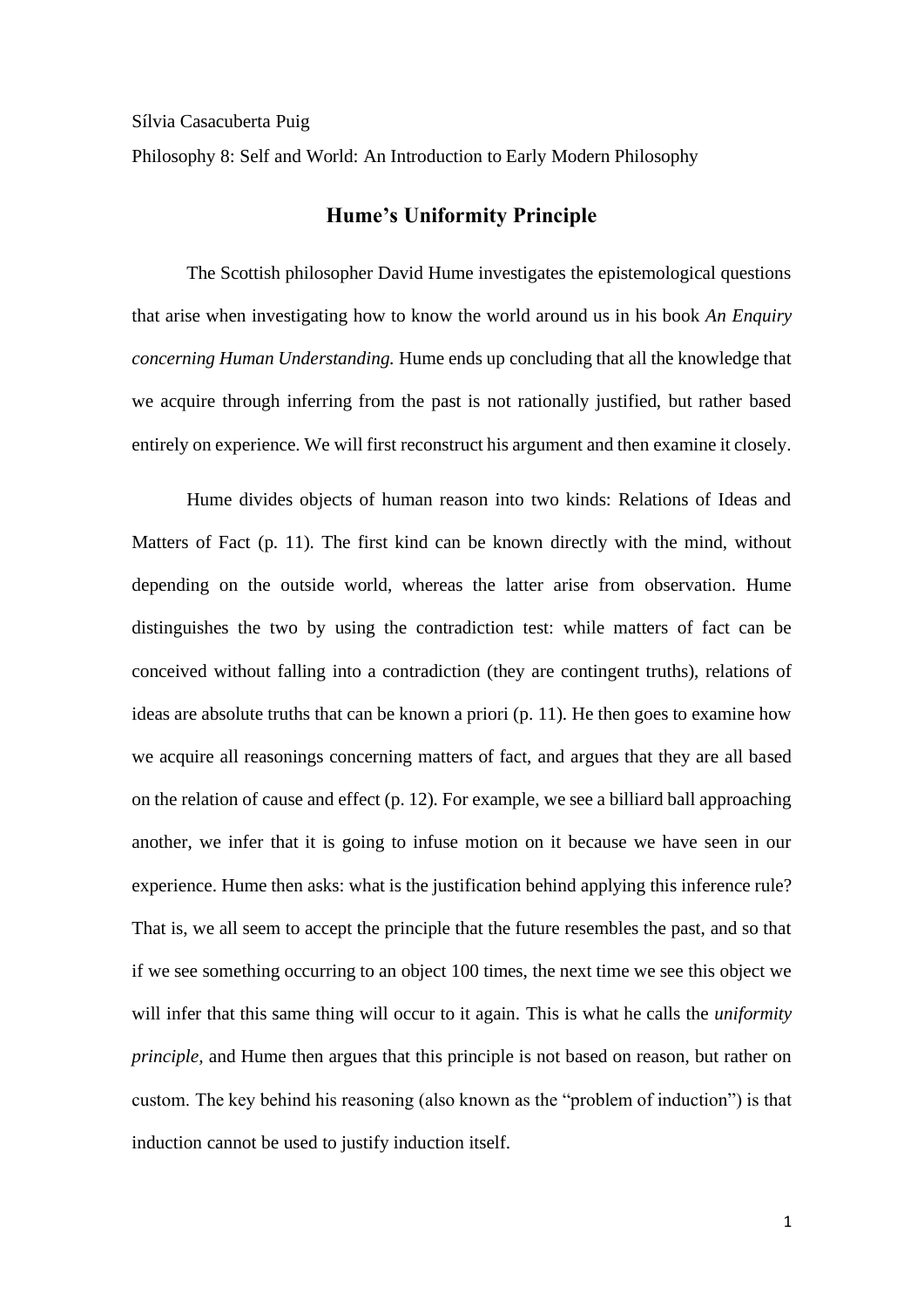He starts by separating reasonings into two kinds: demonstrative reasoning (which are concerned with relations of ideas), and moral reasoning (concerned with matter of fact) (p. 16). In the case of the uniformity principle, it is moral reasoning what applies, since it is concerned with matters of facts, not relations of ideas. But we showed before that the inferences between matters of fact are based on cause and effect and that such knowledge is based on experience. Hence, the fact that we can apply the uniformity principle to justify a relationship between the cause and the effect is itself based on the principle that the past resembles the future (the inductive step), and hence to explain the uniformity principle we need to invoke again the uniformity principle. But this is not valid, since we cannot use the proposition we are trying to prove in the proof of the proposition, since this would be a circular argument. Therefore, the uniformity principle cannot be justified through reason (p. 16).

Hume then concludes that the uniformity principle is based on *Custom,* or *Habit*  (p. 20)*.* That is, whenever we see a frequent operation, we show a propensity to believe in its future repetition based on custom, and so all inferences from experience are consequences of custom, not reasoning. Moreover, Hume argues that the principle of custom is the "great guide of human life", and that without it we would never be able to infer the effects from the causes (p. 21). Going further, he claims that it is founded on our natural instincts, and so that the principle of custom is also not invoked through reason (p. 22). We will now step out of Hume's argumentative line and examine his final conclusion to see if it is a satisfactory answer to the initial question about our acquirement of knowledge.

What seems logically undeniable is that, once we accept Hume's distinction between ideas and matters of fact, and between demonstrative reasoning and moral reasoning, the conclusion that knowledge about relations between matters of fact is based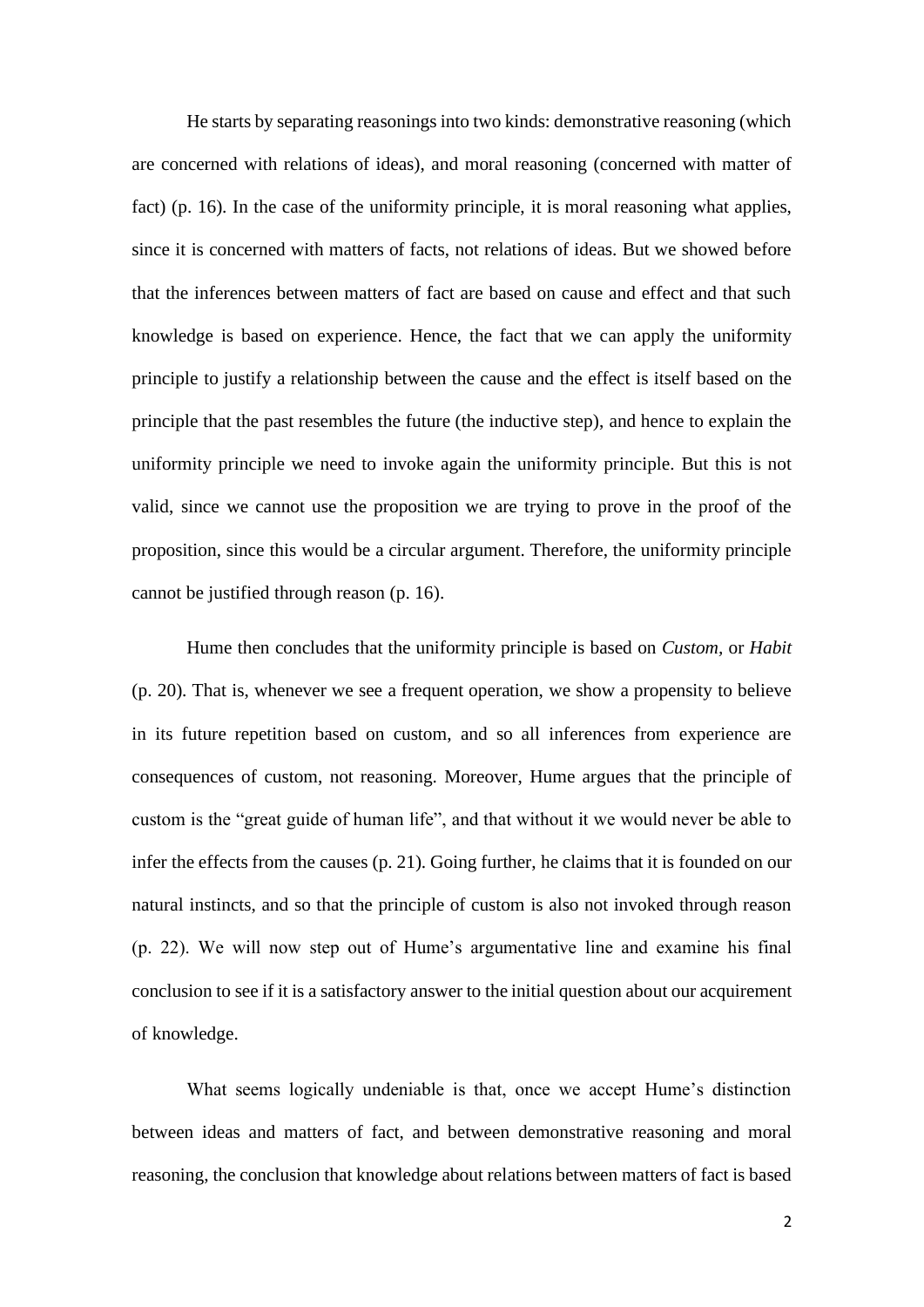on custom and experience is the only possible one. If we are satisfied with Hume arguing that the uniformity principle arises from experience, then it must follow that the reasoning behind the uniformity principle arises from experience as well, and so on, precisely because it is a repetition of the same argument, as Hume points out. Therefore, in order to point out the possible flaws of the argument, we need to trace back. What does not follow logically are the following two premises: that the contradiction test is what distinctly differentiates relations of ideas and matters of fact (i.e. that only matters of fact can be conceived as a negation that leads to a contradiction), and that the uniformity principle follows from experience and custom alone and does not combine with reason (i.e. Hume proves that the uniformity principle cannot arise from reason alone, but he does not rule out the possibility that the uniformity principle needs a mixture of experience and reason in order to make the inferences).

I will first address Hume's distinction of relations of ideas and matters of facts. His claim that these two objects can be differentiated through proof by contradiction alone assumes that the negation of matters of fact can be conceived and will not lead to a contradiction, whereas this is not the possible for ideas. But this method of proof by contradiction does not take into account that contradictions are always *relative* to an axiomatic system, but never inherently contradictory. Even in Mathematics, all propositions are embedded within an axiomatic system that we have established. For example, it is true that the angles of a triangle add up to 180 degrees in Euclidean geometry, but this is no longer true in the system of hyperbolic geometry. Therefore, one could conceive both the statements "the sum of the angles in a triangle is 180 degrees" and "the sum of the angles in a triangle is *not* 180 degrees" to be true at the same time. More dramatically, the mathematician Kurt Gödel proved in 1931 that in *any* consistent axiomatic system there exist propositions that can neither be proved or disproved; i.e. no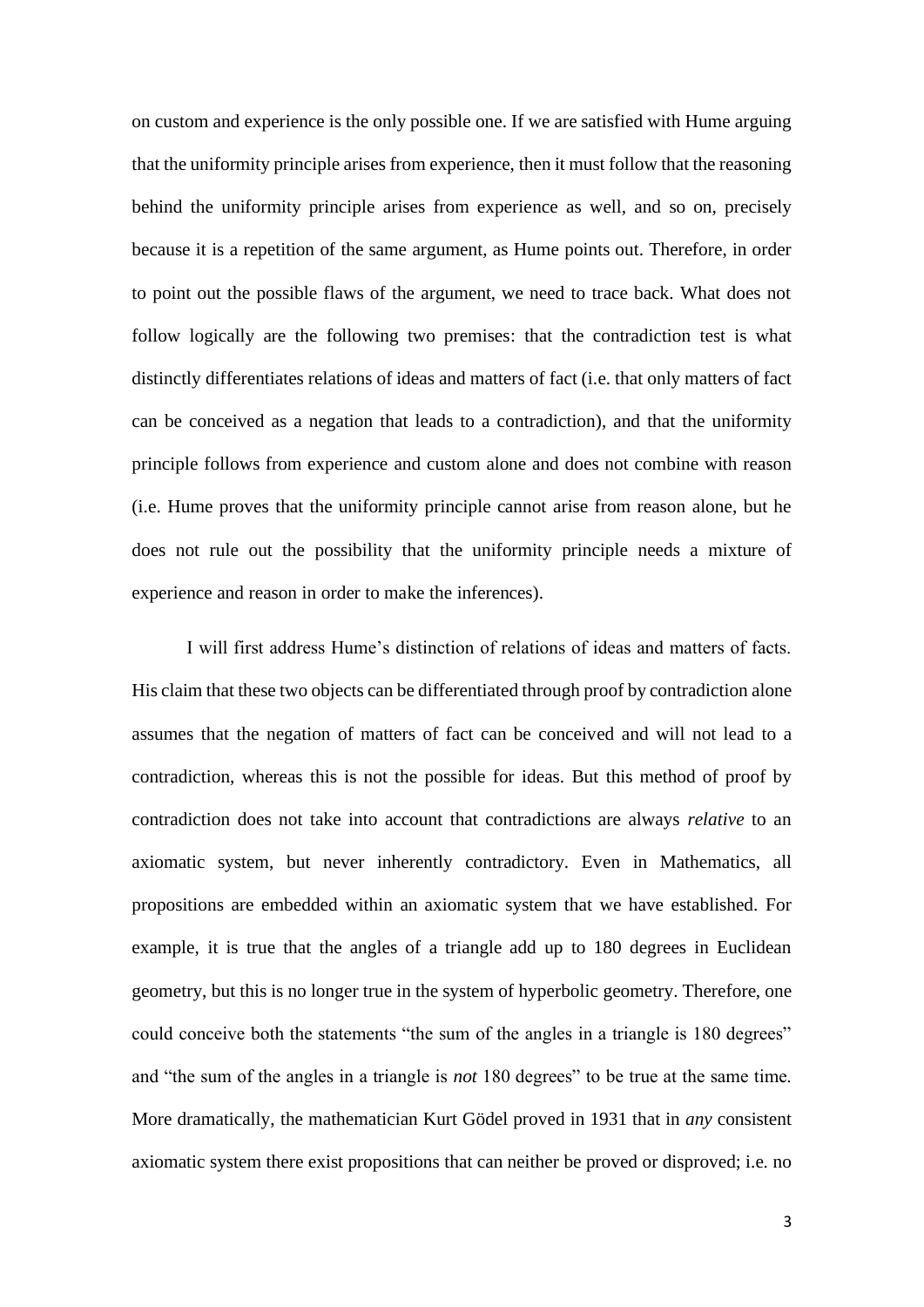possible reasoning exists to take us to the conclusion that the proposition is true. Hume also claims that propositions regarding relations of ideas are "discoverable by the mere operation of thought […] without dependence on what is anywhere existent in the universe". But this seems to be an unjustified premise that already begins to answer what he is trying to prove: if matters of fact are not discoverable by the mere operation of thought, the only alternative is that experience comes into the game.

The second arguable point in Hume's argument is that the fact that the universality principle is not grounded *entirely* on reason implies that it is grounded *entirely* on experience. Nowhere in his argument does he seem to disprove that the cause-effect principle actually arises from a combination of custom, experience, and reason, and that reason can be totally excluded from its foundations. Hume concludes that "this principle [of inferring from causes] is custom of habit" (p. 20). However, this does not fully account for the different levels of complexity in inferring effects form a cause. Intuitively, it is not equivalent to deduce that we should not touch a flame or else it will hurt us (which is an inference that toddlers and animals make) than to deduce the first law of thermodynamics after observing several experiments. In both cases, these inferences are grounded on the uniformity principle: that the past resembles the future. However, we would not say that deducing the first law of thermodynamics is something that we do by habit, in the way that we do when we stay away from burning flames. To infer the first law of thermodynamics, not only do we need to perform several experiments to observe cause and effects, but we then need to use reason to put together all these inferences. In other words, while Hume shows that the very basic principle that the past resembles the future is not rationally justified, we should still acknowledge that we need reason to put together all our observations in a deductive way to eventually obtain complex inferences. Hence, it would be more nuanced to finish Hume's discussion on the uniformity principle by